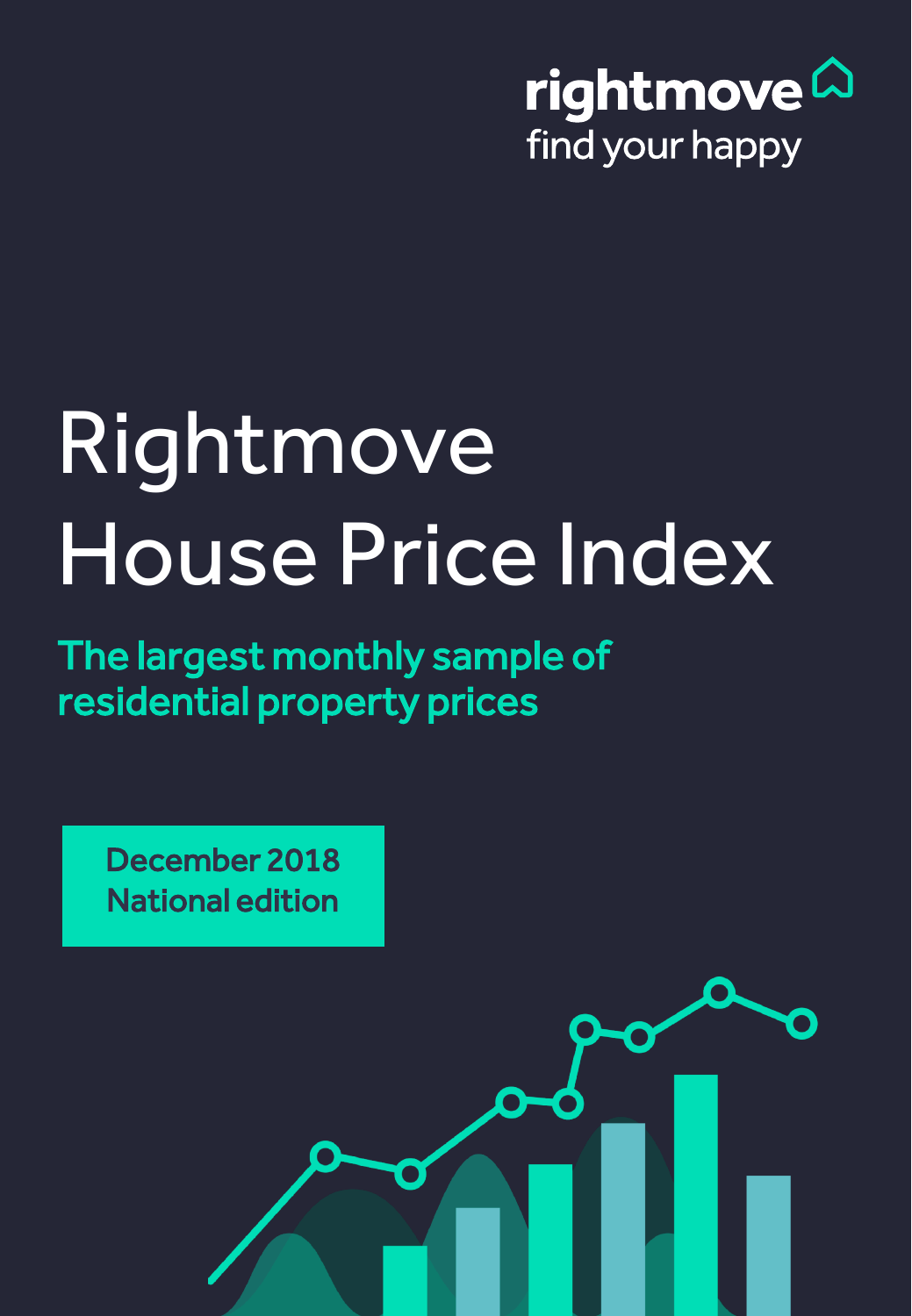#### 3.2% price fall over last two months tempts bargain-hunting buyers

- The price of property coming to market drops by 1.5% (-£4,496) this month with new seller asking prices now on average nearly £10,000 lower than in October
- This is the biggest fall over two consecutive months since 2012, as sellers try to attract buyers despite a combination of the usual Christmas slowdown, stretched affordability and political uncertainty
- Some signs of cheaper prices tempting buyers in search of a bargain, as number of sales agreed is only down by 2.1% compared to same period a year ago in spite of market headwinds
- With Rightmove traffic usually tripling between Christmas Day and the New Year, would-be sellers will maximise their exposure if they come to market as soon as possible

| National average asking prices                                           |                   |                 |                |               |  |
|--------------------------------------------------------------------------|-------------------|-----------------|----------------|---------------|--|
| <b>Month</b>                                                             | Avg. asking price | Monthly change  | Annual change  | Index         |  |
| <b>Dec 2018</b>                                                          | £297,527          | $-1.5%$         | $+0.7%$        | 230.0         |  |
| <b>Nov 2018</b>                                                          | £302,023          | $-1.7%$         | $-0.2%$        | 233.5         |  |
| National average asking prices by market sector (excluding Inner London) |                   |                 |                |               |  |
| <b>Sector</b>                                                            | Dec 2018          | <b>Nov 2018</b> | Monthly change | Annual change |  |
| <b>First-time buyers</b>                                                 | £188,381          | £188,571        | $-0.1%$        | $+1.3%$       |  |
| Second-steppers                                                          | £267,862          | £272,017        | $-1.5%$        | $+1.0%$       |  |
| Top of the ladder                                                        | £514,829          | £531,775        | $-3.2%$        | $-0.2\%$      |  |



#### Monthly asking price trend

Rightmove measured 75,965 asking prices nationally this month, circa 90% of the UK market. The properties were put on sale by estate agents from 11<sup>th</sup> November 2018 to 8<sup>th</sup> December 2018 and advertised on Rightmove.co.uk.

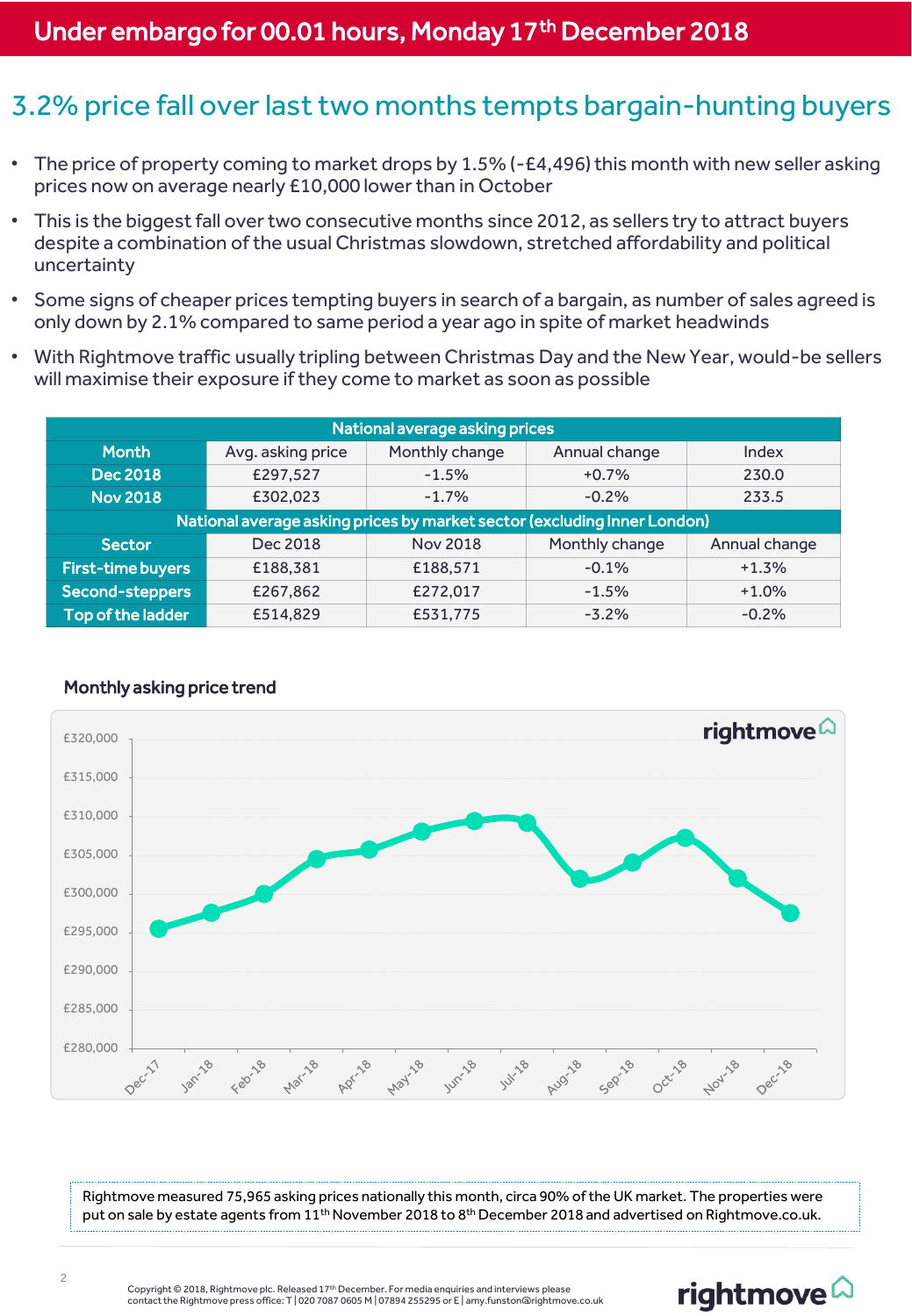### **Overview**

The price of property coming to market drops by 1.5% (-£4,496) this month. This second consecutive monthly fall has resulted in average new seller asking prices now being 3.2% (-£9,719) lower than two months ago, a decrease of nearly £10,000, as sellers try to tempt prospective buyers. This is the biggest fall over two consecutive months since 2012, when asking prices dropped by £11,836 over the same period. There are some signs that these cheaper prices are tempting buyers back into the market, with the number of sales agreed proving surprisingly resilient.

Miles Shipside, Rightmove director and housing market analyst comments: "It's usual for new-tothe-market sellers to price lower in the run-up to Christmas to tempt distracted buyers, so we should not read too much into the mere fact of two consecutive monthly falls. However, these falls have been larger than usual, making this the largest fall over two months for six years, showing that there are more than just seasonal forces at play. With stretched affordability limiting some people's ability to buy for the first time or trade up, <sup>a</sup> modest lowering of property prices combined with an increase in wage growth could help more ofthem to move and thus increase transaction numbers."

As well as the usual Christmas slowdown, would-be sellers are also faced with downwards price pressure from stretched buyer affordability and political uncertainty. The three regions where property prices went up most since 2012 are now seeing year-on-year price falls. London (-1.1%), the South East (-0.9%) and the East of England (-0.7%) are all seeing cheaper new seller asking prices than a year ago. The drag of London and its commuter-belt regions keeps the national average annual rate of increase at +0.7% as 2018 comes to an end, despite some significant increases in northern regions.

Shipside observes: "Rightmove's forecast for 2018 was that prices would rise by a subdued 1% as lacklustre wage growth and tighter lending criteria could no longer support rising prices in some regions. However, the northern regions are keeping the national figure in positive territory as 2018 draws to <sup>a</sup> close. Wales leads the UK's annual growth with +6.2%, while the East Midlands, West Midlands and Yorkshire & the Humber are all between +4% and +5%. We forecast that 2019 will see <sup>a</sup> similar pattern with the north still broadly out-performing the south, though our prediction for the year ahead is slightly more muted with the overall national average flat at 0%."

There are however some signs of cheaper prices tempting buyers searching for a bargain, as the number of sales agreed by estate agents is only down by a relatively marginal 2.1% compared to the same period a year ago despite the market headwinds. There are still buyers in the market for the right property at the right price.

Shipside says: "The run-up to Christmas can be one of the best times for buyers to negotiate a better deal, as they are fewer in number so sellers who are keen to sell have to talk turkey on accepting <sup>a</sup> lower price. The window of maximum buyer negotiating opportunity starts to close from Boxing Day onwards, as more buyers become active in the market. From the low point on Christmas Day, the number of pages of property viewed on Rightmove last year more than tripled (+228%) by the first working day of the New Year. Home owners who are thinking of coming to the market early in 2019 should seriously consider doing so as soon as possible to get maximum exposure to the surge in interest from buyers who make it their resolution to move in the New Year."

"It's usual for new-to-the-market sellers to price lower in the run-up to Christmas to tempt distracted buyers, so we should not read too much into the mere fact of two consecutive monthly falls. However, these falls have been larger than usual, making this the largest fall over two months for six years, showing that there are more than just seasonal forces at play." Miles Shipside, Rightmove director and housing market analyst



## rightmove $\vartriangle$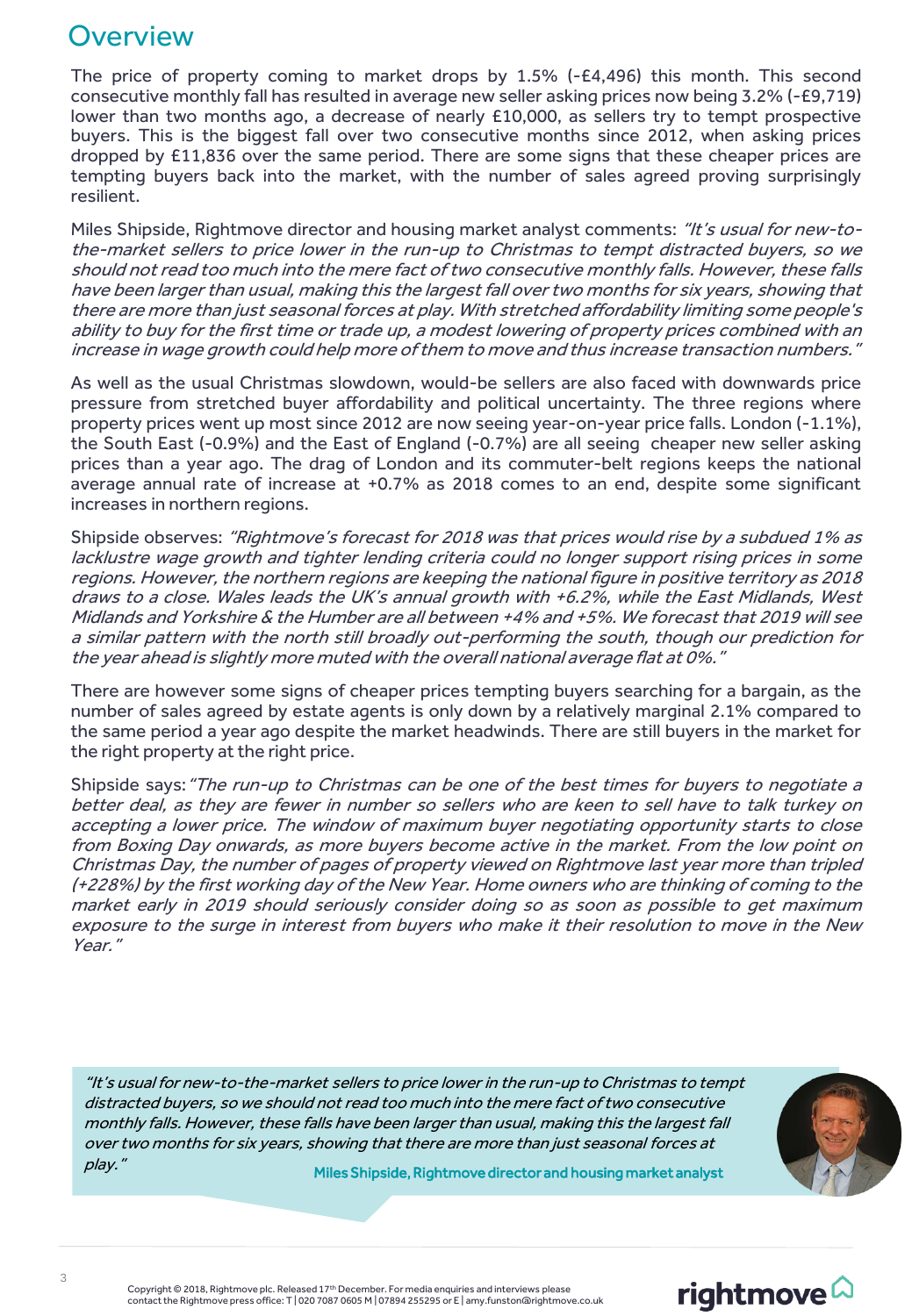### Agents' views

Peter Woodthorpe, Director of Readings in Leicester, said: "Overall our sales have been up this year compared to 2017 and prices have been growing steadily. The lack of stock for sale in our area has led to some over ambitious pricing which is the reason why some properties might be sticking, and it's why pricing correctly from the start is so critical. There's definitely one or two bargains to be had as is usual at this time of year. As prices are still relatively affordable for home-owners and the market is still fundamentally sound in our area, there's no reason why the market will not continue to perform well next year."

Nick Leeming, Chairman of Jackson-Stops, comments: "The 2019 property market is likely to get off to quite a slow start in the New Year while the UK awaits clarity on Brexit negotiations. However, despite the market not being as buoyant as it was a few years ago, accurately priced homes will still sell so it is interesting to see signs of vendors starting to recognise this in Rightmove's latest data. Over the last year there has generally been a mismatch between vendor expectations and the price that buyers are prepared to pay, particularly at the top end of the market, so properties launching now at a competitive value will stand out and attract buyers' interest. In my experience the first working day after the New Year break is one of the busiest days for property portals, so for those looking for their home to be front and centre of the property parade this is a crucial time for marketing."

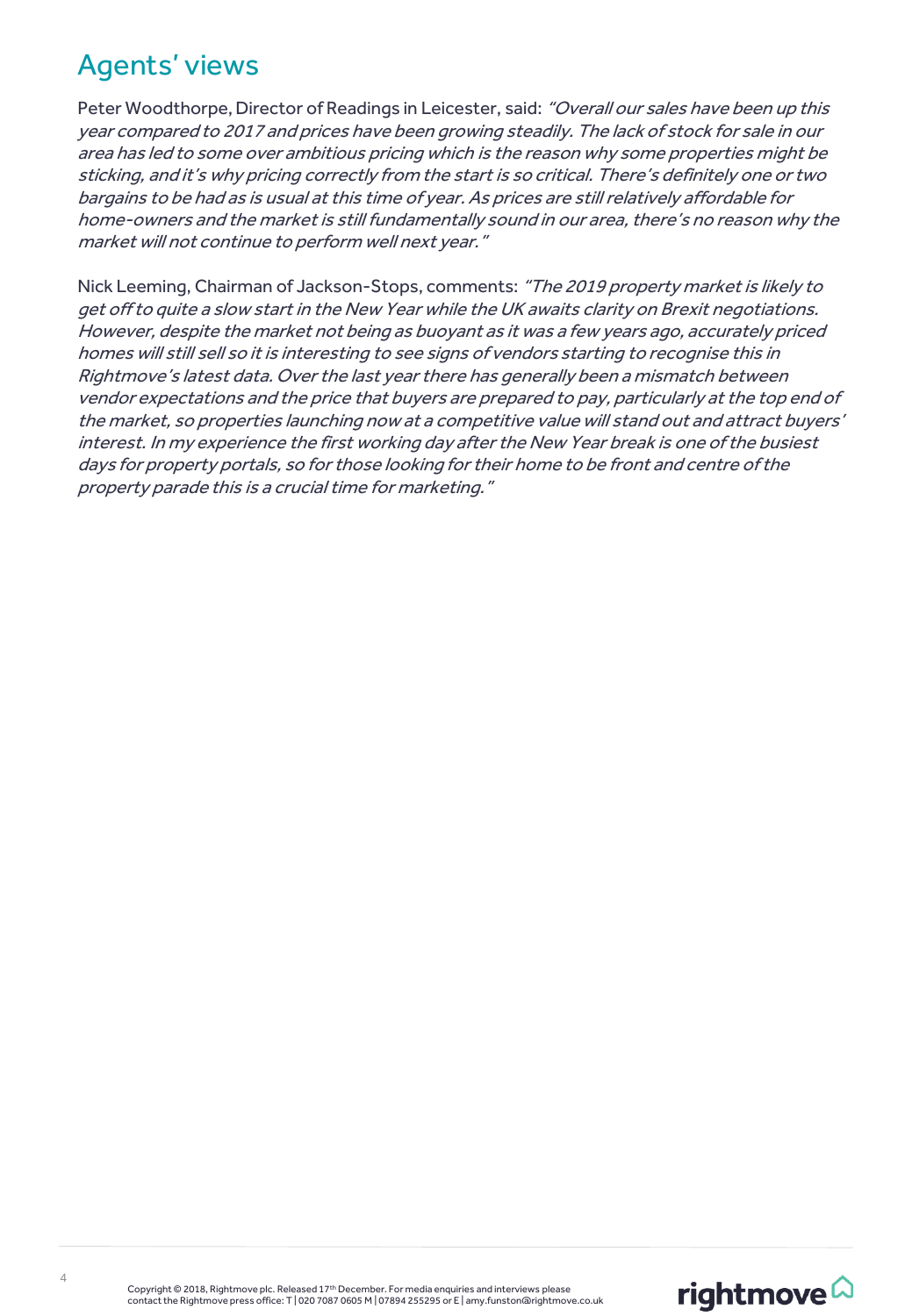## Asking price trends

#### Five year asking price trend



#### % monthly change in average asking prices



rightmove $\widehat{\omega}$ 

Copyright © 2018, Rightmove plc. Released 17<sup>th</sup> December. For media enquiries and interviews please<br>contact the Rightmove press office: T | 020 7087 0605 M | 07894 255295 or E | amy.funston@rightmove.co.uk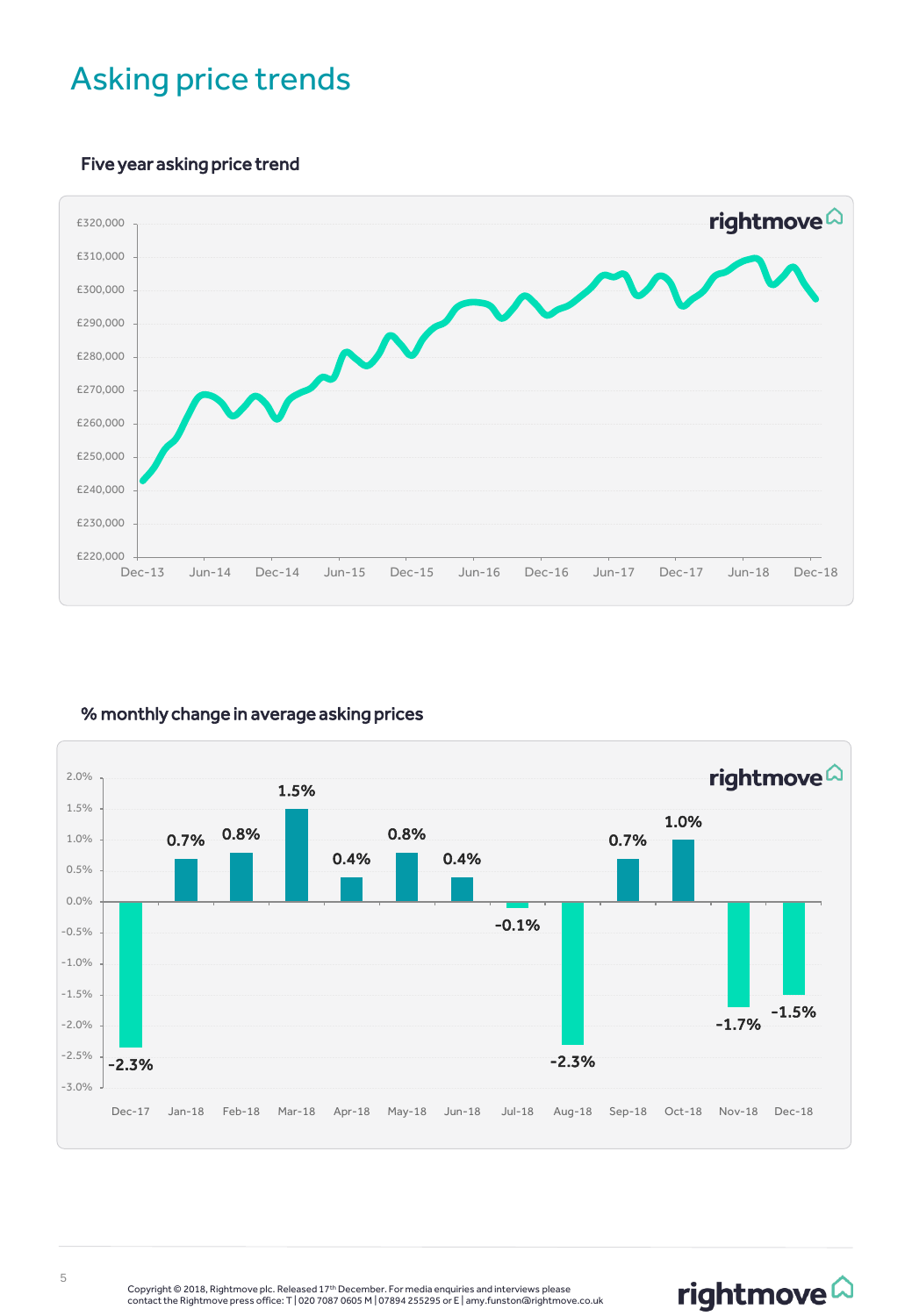## Average time to sell and stock



#### Average 'time to sell' (no. of days) - National

![](_page_5_Figure_3.jpeg)

#### Average stock per agent (including Under Offer/Sold STC)

# rightmove<sup>2</sup>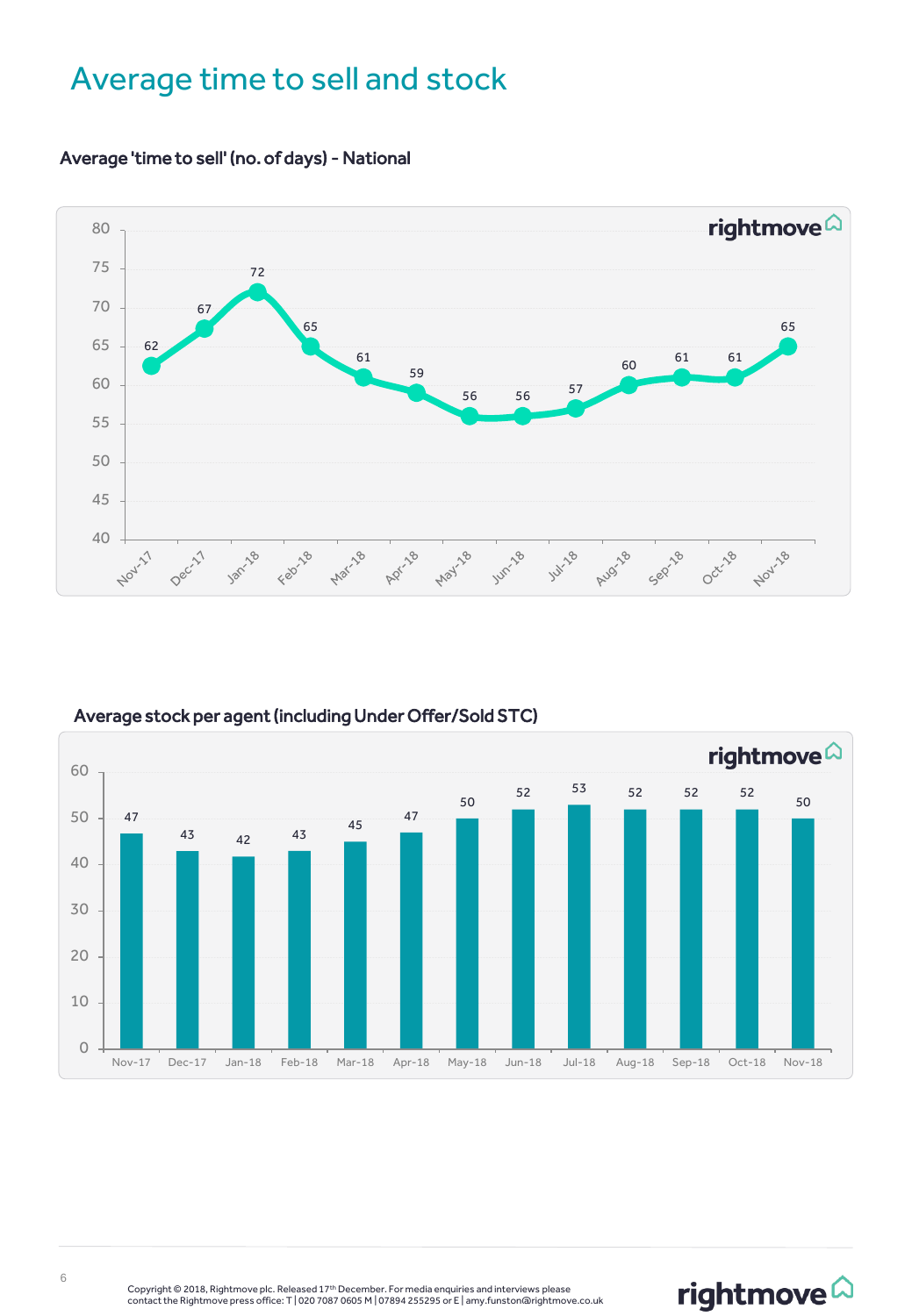## Regional trends

![](_page_6_Figure_1.jpeg)

## rightmove<sup>2</sup>

Copyright © 2018, Rightmove plc. Released 17<sup>th</sup> December. For media enquiries and interviews please<br>contact the Rightmove press office: T | 020 7087 0605 M | 07894 255295 or E | amy.funston@rightmove.co.uk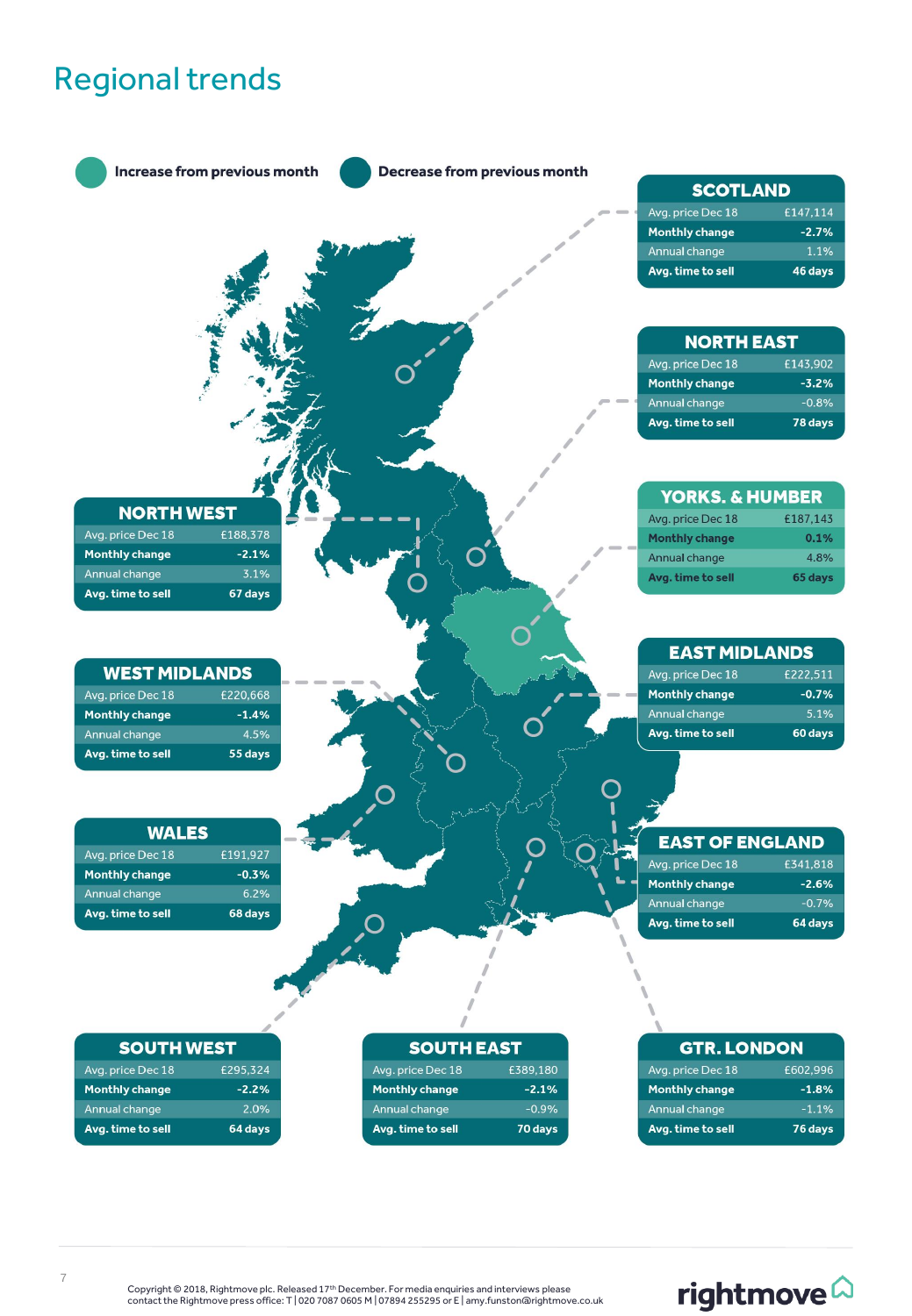## London trends

Average 'time to sell' (no. of days) - London

![](_page_7_Figure_2.jpeg)

![](_page_7_Picture_4.jpeg)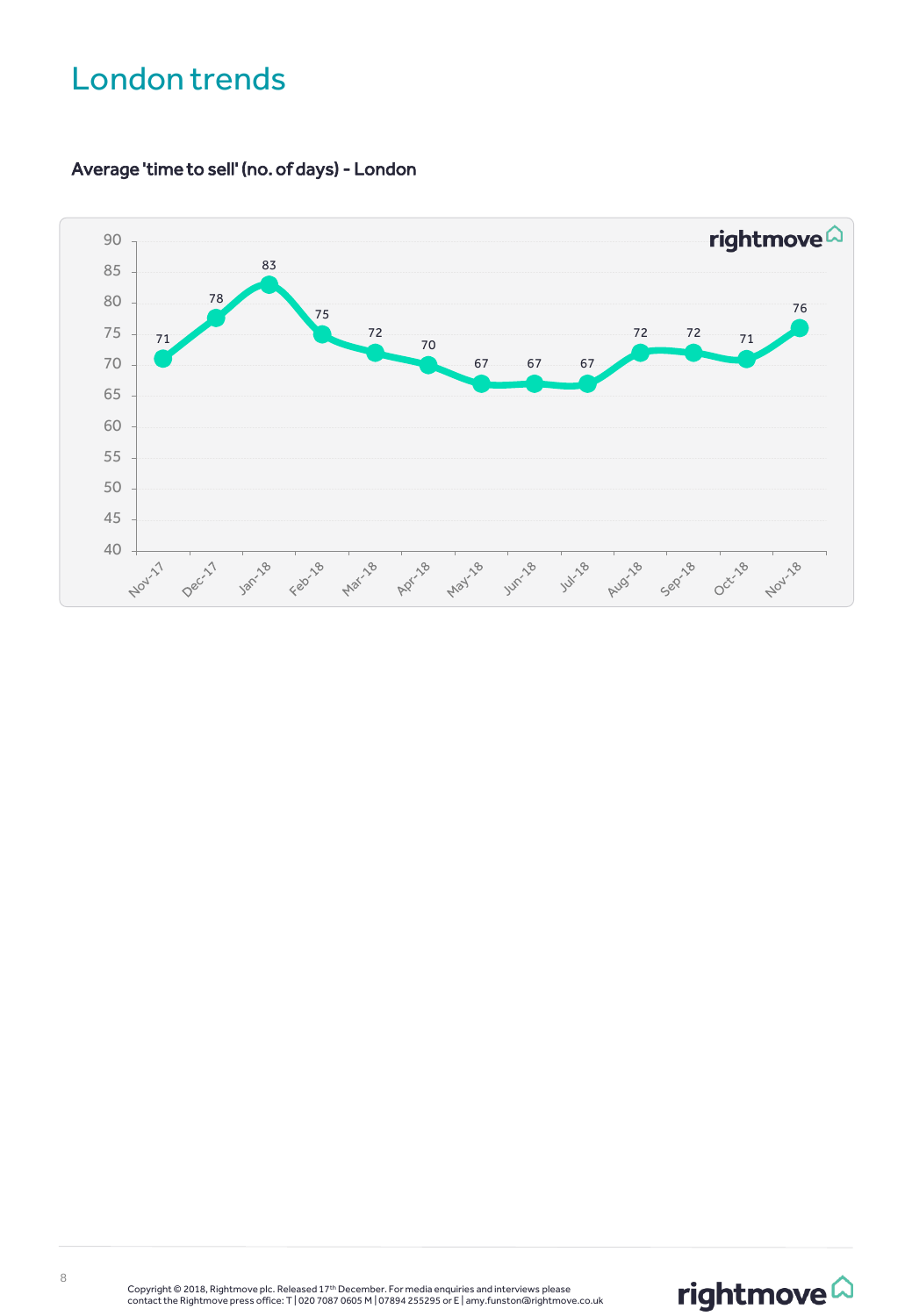# London trends

Borough data is based on a three month rolling average and can be used as an indicator of overall price trends in each borough over time. It is not directly comparable with the overall London monthly figures.

| <b>Borough</b>              | Avg. price<br><b>Dec 2018</b> | Monthly change | <b>Annual change</b> |
|-----------------------------|-------------------------------|----------------|----------------------|
| <b>Bromley</b>              | £539,718                      | 0.5%           | 4.5%                 |
| Hillingdon                  | £492,949                      | 0.0%           | 2.3%                 |
| Camden                      | £1,010,407                    | 0.0%           | 2.0%                 |
| Westminster                 | £1,462,052                    | 0.4%           | 1.9%                 |
| <b>Bexley</b>               | £400,564                      | $-1.1%$        | 1.9%                 |
| Kensington and Chelsea      | £1,596,199                    | $-1.0%$        | 1.3%                 |
| <b>Richmond upon Thames</b> | £822,898                      | $-0.3%$        | 1.3%                 |
| Enfield                     | £456,655                      | 0.1%           | 1.0%                 |
| Southwark                   | £640,828                      | $-1.0%$        | 0.9%                 |
| Merton                      | £613,371                      | $-0.2%$        | 0.5%                 |
| Havering                    | £405,385                      | $-0.4%$        | 0.5%                 |
| <b>Waltham Forest</b>       | £475,632                      | $-0.4%$        | 0.2%                 |
| Ealing                      | £545,305                      | $-0.2%$        | $-0.2%$              |
| <b>Brent</b>                | £565,669                      | $-1.9%$        | $-0.8%$              |
| Islington                   | £737,597                      | $-1.7%$        | $-1.0%$              |
| Greenwich                   | £434,281                      | 0.0%           | $-1.0%$              |
| Haringey                    | £581,552                      | $-2.8%$        | $-1.0%$              |
| Kingston upon Thames        | £599,859                      | $-0.4%$        | $-1.5%$              |
| Redbridge                   | £449,117                      | $-1.6%$        | $-1.6%$              |
| <b>Barking and Dagenham</b> | £311,861                      | $-0.3%$        | $-1.7%$              |
| Lewisham                    | £456,242                      | $-0.5%$        | $-1.8%$              |
| <b>Tower Hamlets</b>        | £581,018                      | 0.2%           | $-1.8%$              |
| Newham                      | £412,373                      | $-0.8%$        | $-1.9%$              |
| Harrow                      | £546,659                      | $-0.7%$        | $-2.0%$              |
| Sutton                      | £450,077                      | $-1.1%$        | $-2.3%$              |
| <b>Barnet</b>               | £611,726                      | $-2.9%$        | $-2.9%$              |
| Hammersmith and Fulham      | £913,633                      | $-3.7%$        | $-3.1%$              |
| Croydon                     | £423,246                      | $-1.6%$        | $-4.0%$              |
| Wandsworth                  | £764,709                      | $-2.2%$        | $-4.1%$              |
| Hackney                     | £618,989                      | $-0.2%$        | $-4.2%$              |
| Lambeth                     | £624,037                      | 0.2%           | $-4.9%$              |
| Hounslow                    | £504,979                      | $-2.4%$        | $-6.5%$              |

Copyright © 2018, Rightmove plc. Released 17<sup>th</sup> December. For media enquiries and interviews please<br>contact the Rightmove press office: T | 020 7087 0605 M | 07894 255295 or E | amy.funston@rightmove.co.uk

# rightmove $\hat{\omega}$